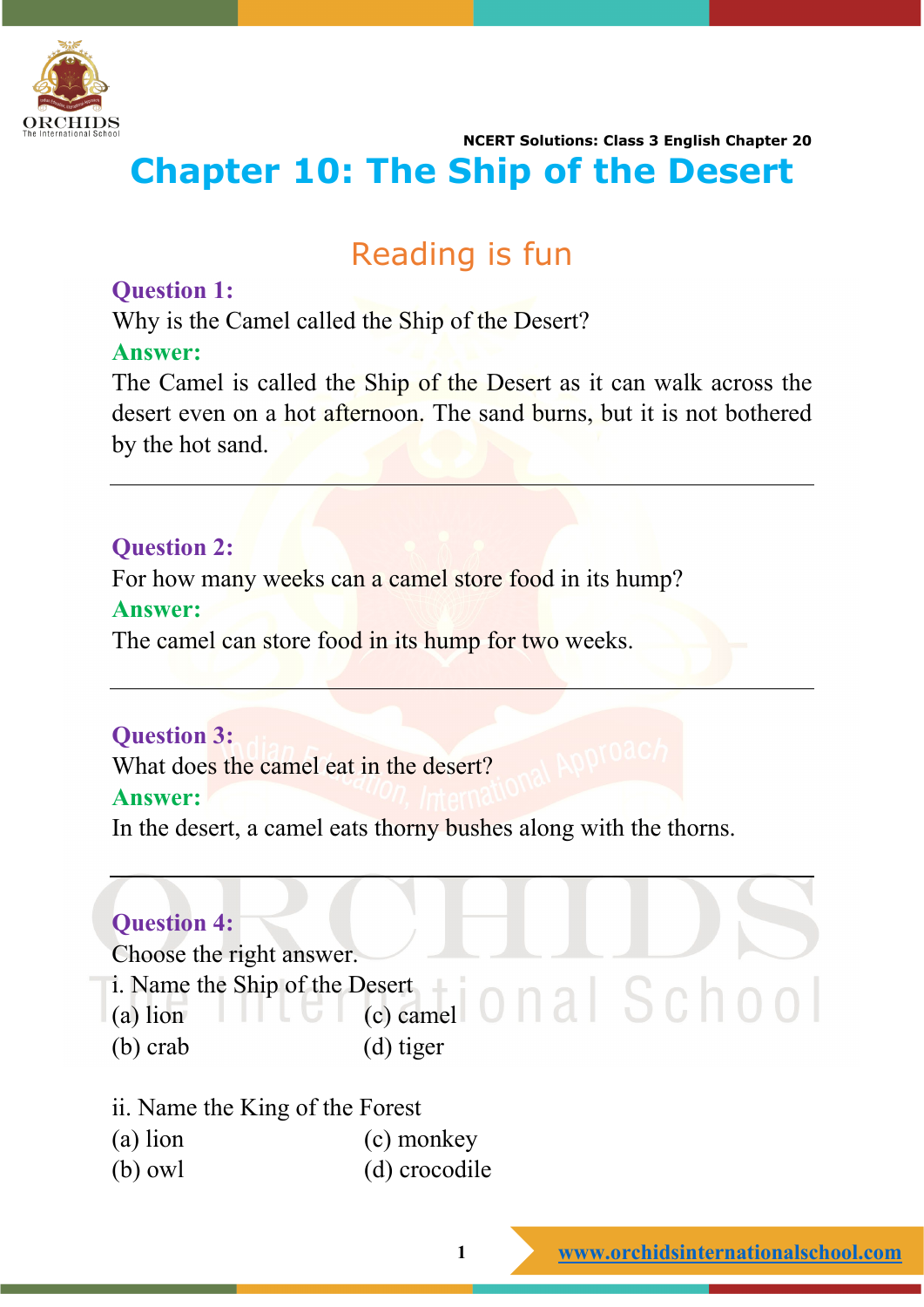

- iii. The feet of the camel are
- (a) thick and padded (c) thick and fat (b) long and fat (d) thin and padded
- iv. There are no rivers or lakes in
- (a) plains (c) plateaus
- (b) mountains (d) deserts
- v. At a time a camel can drink
- (a) 200 bottles of water  $\left( c \right)$  100 bottles of water
- (b) 400 bottles of water (d) 300 bottles of water
- vi. A camel stores its food in its
- (a) stomach (c) legs (b) hump (d) lips

## **Answer:**

- i. (c) camel
- ii. (a) lion
- iii. (a) thick and padded
- iv. (d) deserts
- v. (a) 200 bottles of water
- vi. (b) hump

# Word building

## **Question 1:**

Make as many words as you can from within the given words. The first one is done for you.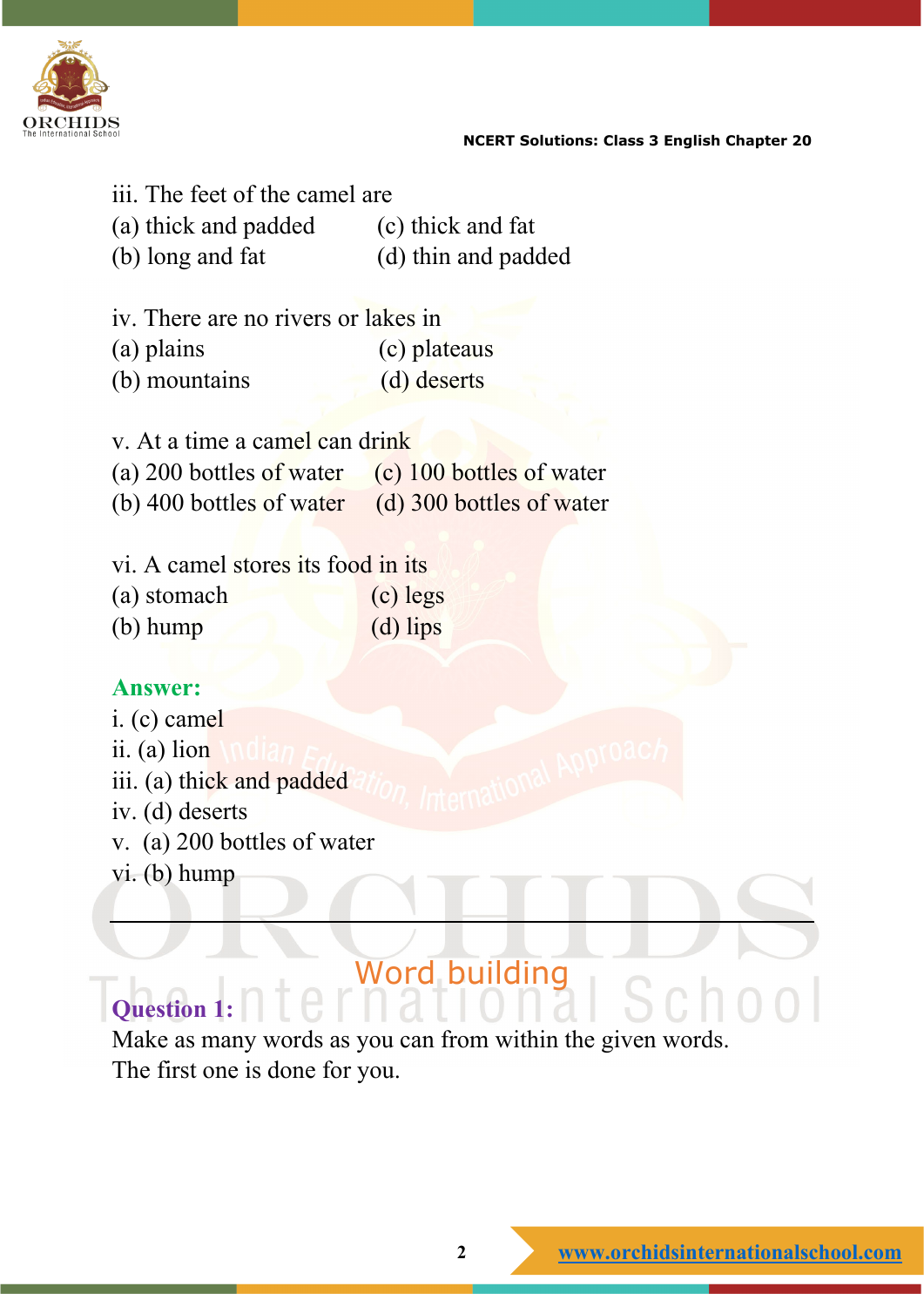

| <b>ROARING</b>     | $\mathbb{N}$ | <b>RAN</b>  | <b>ROAR</b> |
|--------------------|--------------|-------------|-------------|
| <b>FROWING</b>     |              |             |             |
| <b>BLINKING</b>    |              |             |             |
| WONDERINGLY        |              |             |             |
| <b>Answer:</b>     |              |             |             |
| <b>ROARING</b>     | $\mathbf{I}$ | <b>RAN</b>  | <b>ROAR</b> |
| <b>FROWING</b>     | <b>OWN</b>   | <b>WON</b>  | <b>RING</b> |
| <b>BLINKING</b>    | <b>BLINK</b> | <b>INK</b>  | <b>LINK</b> |
| WONDERINGLY WONDER |              | <b>RING</b> | WORE        |

## **Question 2:**

Match the pictures with the words given below

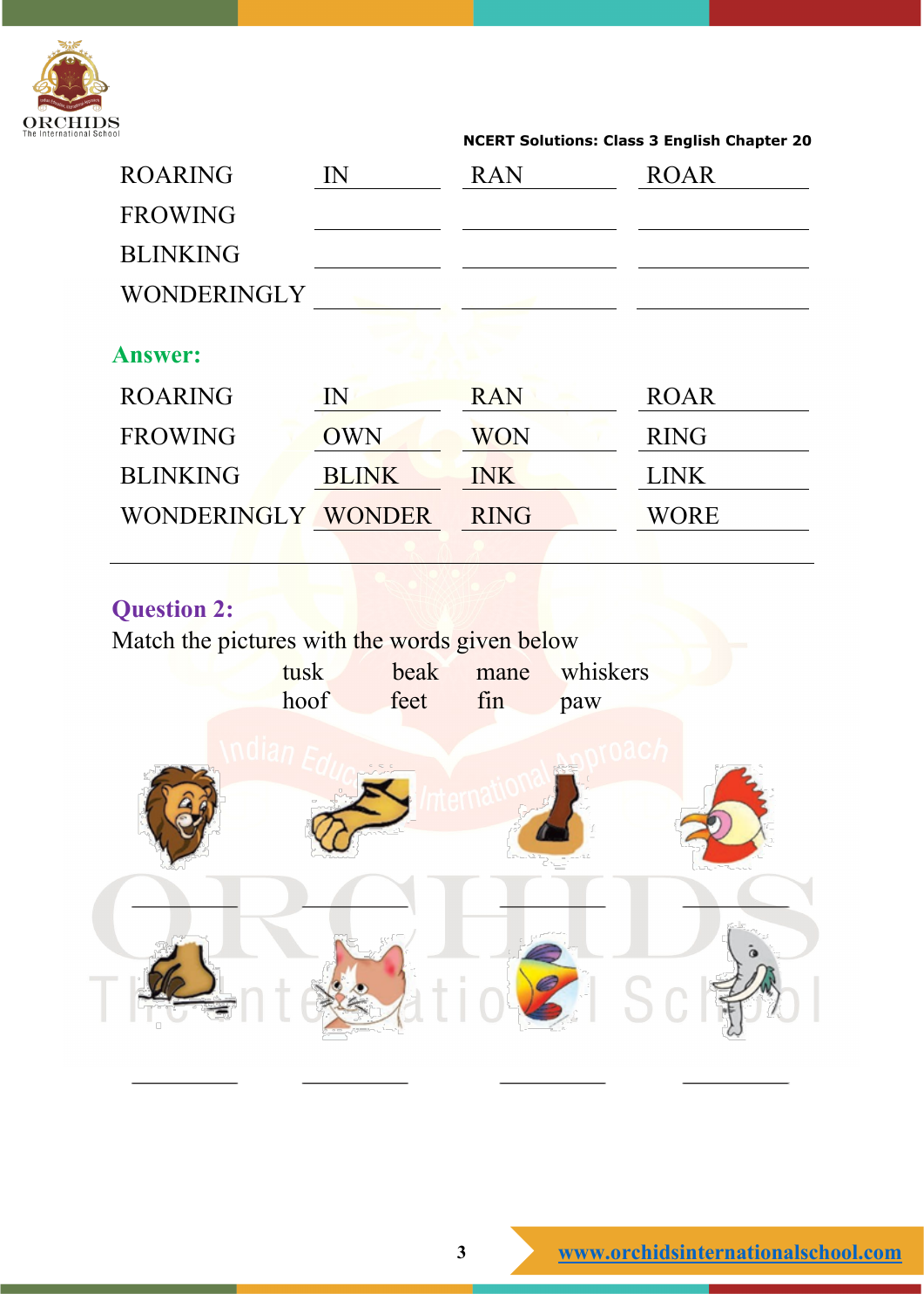

**Answer:**



## Let's write

## **Question:**

Look at the goats in the pictures and write about them.

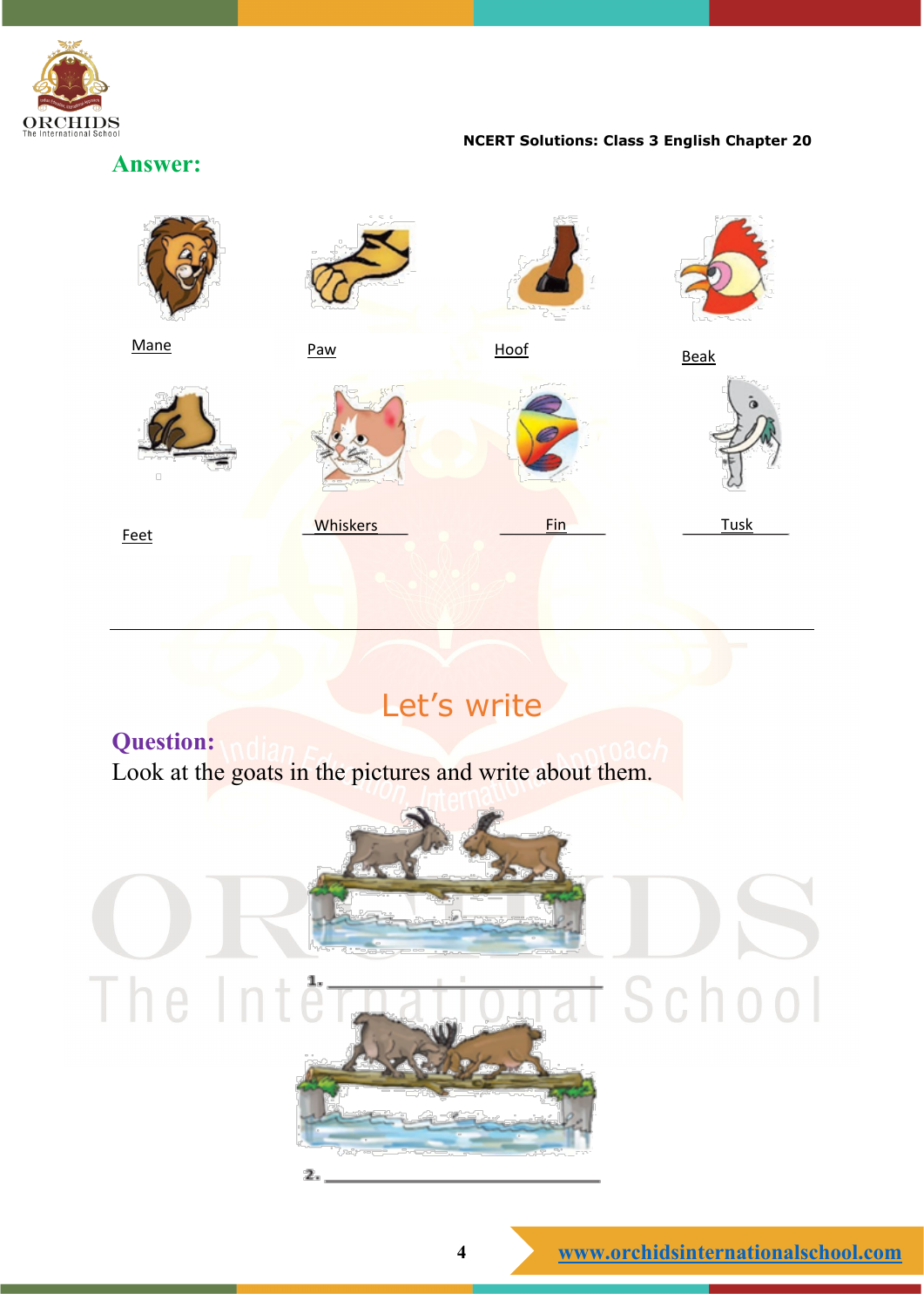





The

я



1. Two goats who came from the opposite direction wanted to cross the narrow bridge.



Both started fighting as each wanted to  $\overline{2}$ . cross before the other one.

## 3. During the fight, both slipped and fell down into the river.

 $c$  hoo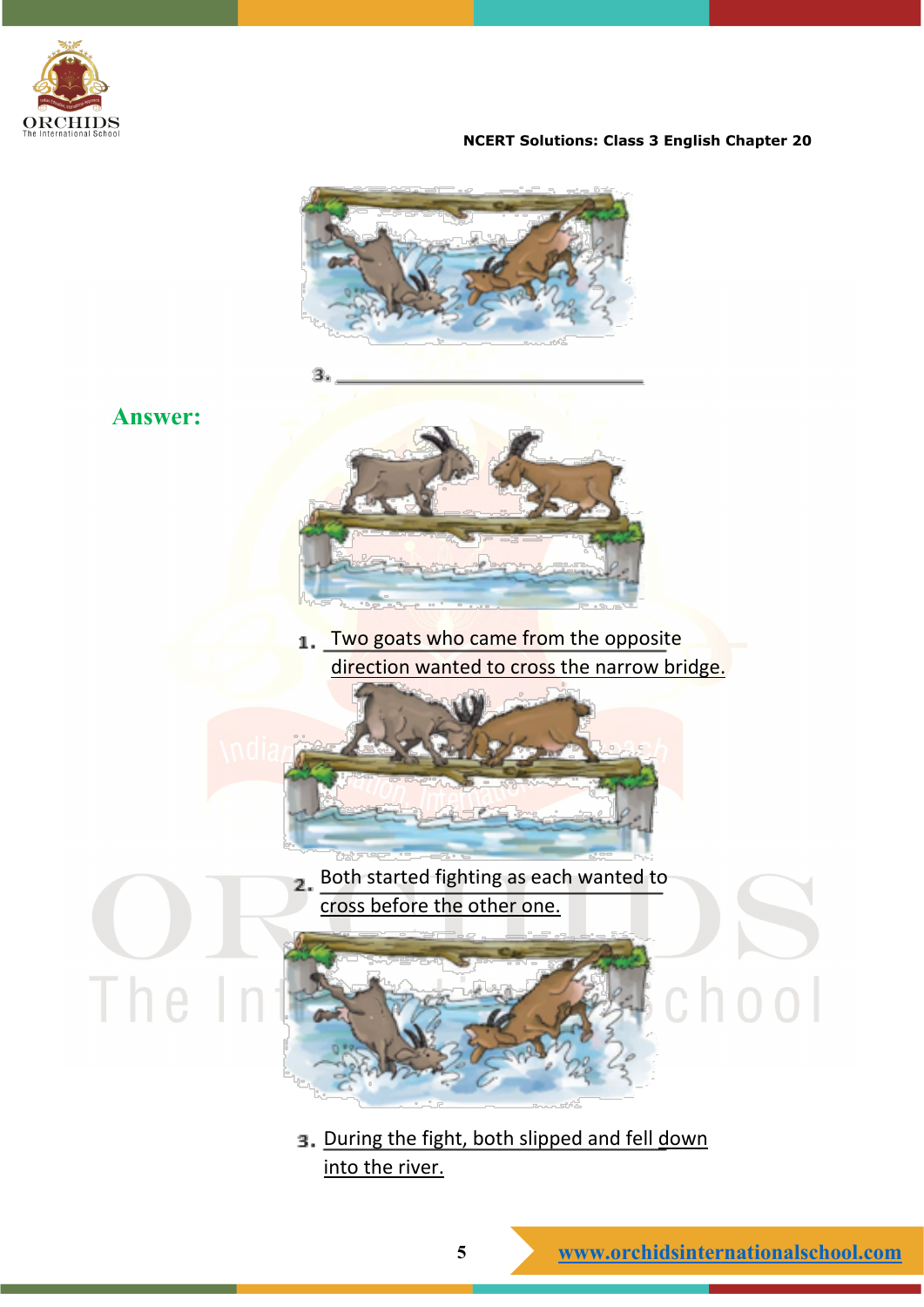

## Talk time

## **Question:**

Read these words aloud, paying attention to their spellings.

| $i - eye$                          | $our - hour$   |
|------------------------------------|----------------|
| $week - weak$                      | $need - kneed$ |
| $\sin$ $-\sin$                     |                |
| $no$ $-$ know                      | $\sec - \sec$  |
| $not$ – knot                       | $here$ - hear  |
| $of -off$                          | $eighth$ – ate |
| bye $-$ by                         | $two - too$    |
| Now make sentences with each word. |                |

## **Answer:**

| $I - eye$ :       | I injured my left eye while playing.                   |  |  |
|-------------------|--------------------------------------------------------|--|--|
|                   | Due to a viral infection, I became weak in the past    |  |  |
| $week - weak:$    | week.                                                  |  |  |
| $in - inn:$       | At night, we can rest in the inn.                      |  |  |
| $no - know:$      | You should know when to say a "No".                    |  |  |
| $not - knot$ :    | He did not want to tie that knot in the rope.          |  |  |
|                   | The cricket match had to be called off because of      |  |  |
| $of-off$ :        | heavy rains.                                           |  |  |
| $bye - by:$       | She bid me goodbye while passing by my house.          |  |  |
| our-hour:         | In the next one hour, our flight will land in Kolkata. |  |  |
| need-knead:       | I need your help to knead the dough for the bread.     |  |  |
| $\sec$ – $\sec$ : | When you are at sea, there is so much to see.          |  |  |
| $here - hear:$    | She is here to hear the legendary singer singing.      |  |  |
|                   | Today, I ate my breakfast at eight O'clock in the      |  |  |
| $eighth$ - ate:   | morning.                                               |  |  |
|                   | The two dancers made the performance too exciting      |  |  |
| $two - too$       | for the viewers.                                       |  |  |
|                   |                                                        |  |  |

(Note: You can write sentences of your own choice.)